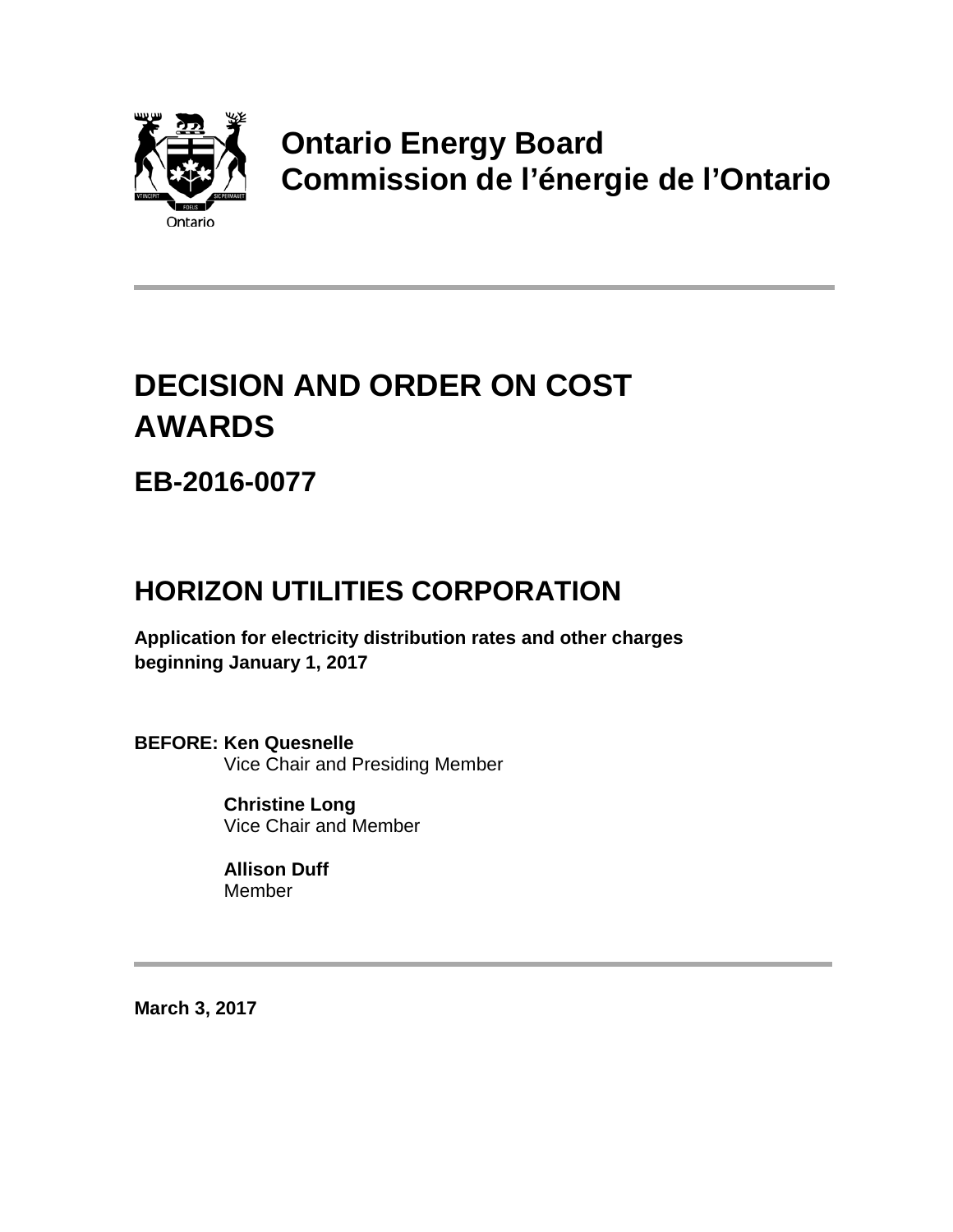#### **INTRODUCTION AND SUMMARY**

Horizon Utilities Corporation (Horizon Utilities) filed an application with the Ontario Energy Board (OEB) on August 11, 2016 under section 78 of the *Ontario Energy Board Act*, *1998*, S.O. 1998, c. 15, (Schedule B), seeking approval for changes to the rates that Horizon Utilities charges for electricity distribution, to be effective January 1, 2017.

The OEB granted the Association of Major Power Consumers of Ontario (AMPCO), Building Owners and Managers Association of Greater Toronto (BOMA), Consumers Council of Canada (CCC), and the School Energy Coalition (SEC) intervenor status and cost award eligibility.

On January 12, 2017, the OEB issued its Decision and Order and on February 2, 2017 the OEB issued its Rate Order in which it set out the process for intervenors to file their cost claims, for Horizon Utilities to object to the claims and for intervenors to respond to any objections raised by Horizon Utilities.

The OEB received cost claims from AMPCO, CCC and SEC. BOMA did not file a cost claim. No objections were received from Horizon Utilities.

#### **Findings**

The OEB has reviewed the claims filed by AMPCO, CCC and SEC to ensure that they are compliant with the OEB's *Practice Direction on Cost Awards*.

The OEB finds that all parties are eligible for 100% of their reasonably incurred costs of participating in this proceeding. The OEB finds that the claims of AMPCO, CCC and SEC are reasonable and each of these claims shall be reimbursed by Horizon Utilities.

#### **THE ONTARIO ENERGY BOARD ORDERS THAT:**

- 1. Pursuant to section 30 of the *Ontario Energy Board Act, 1998*, Horizon Utilities shall immediately pay the following amounts to the intervenors for their costs:
	- Association of Major Power Consumers of Ontario  $$2,130.05$
	- Consumers Council of Canada  $$2,610.30$
	- School Energy Coalition **\$2,600.13**